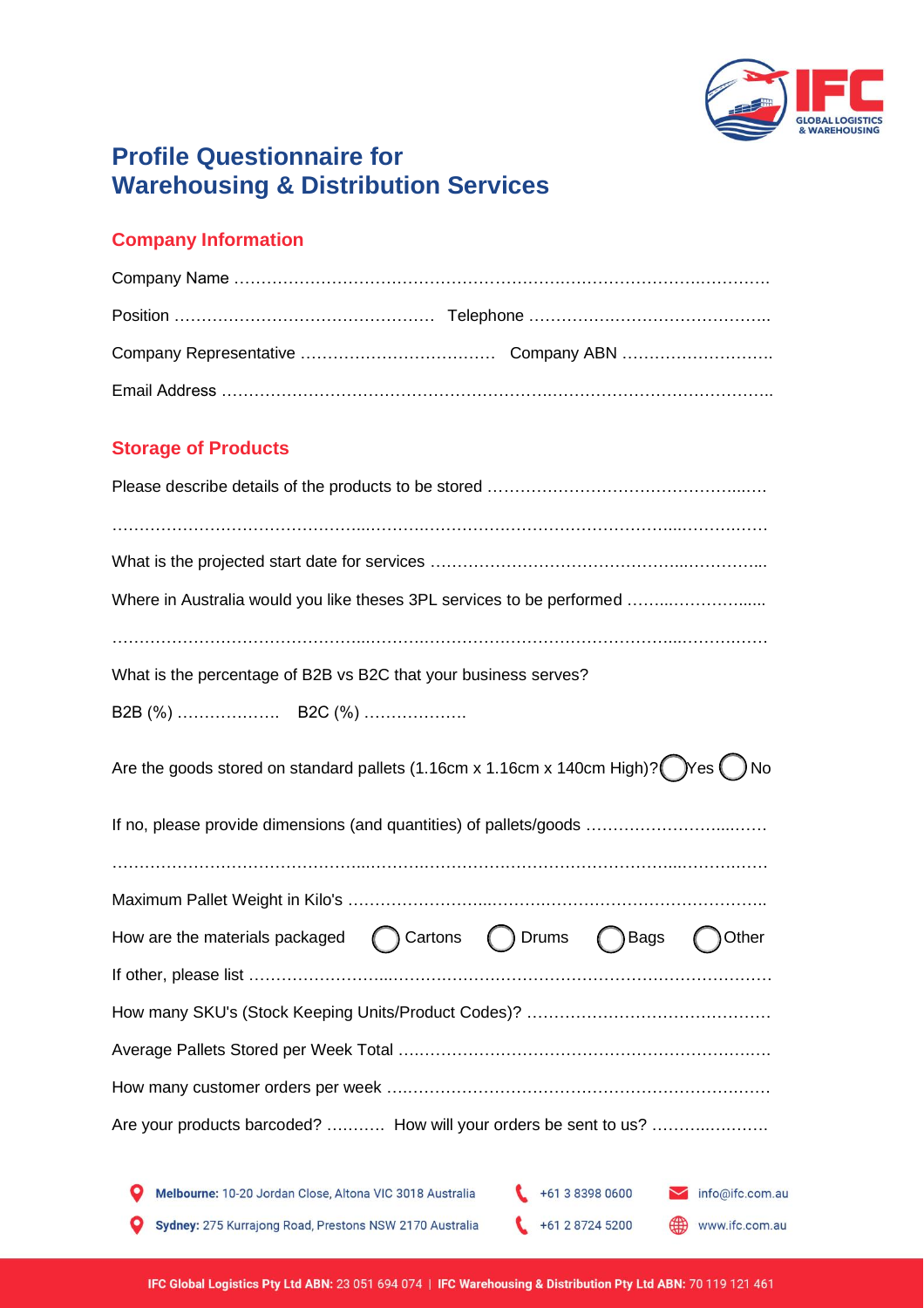| Average Pallets in Per Week  How many units per order (average) |
|-----------------------------------------------------------------|
|                                                                 |

#### **Inbound Movements**

| ( ) Container<br>Method for inbound deliveries () Truck<br><b>Both</b>                                      |
|-------------------------------------------------------------------------------------------------------------|
| Other                                                                                                       |
| () 40ft Lines per container<br>$\binom{3}{2}$ 20ft<br>Container average per week                            |
| $\bigcup$ Less than 4 $\bigcap$ 4 to 8 $\bigcap$ More than 8<br>SKU's/batches per container                 |
| Loose ( ) Pallets ( ) Slipsheet<br>Container unload/load type                                               |
|                                                                                                             |
| <b>Profile Questionnaire for Warehouse Services - Outbound Movements</b>                                    |
|                                                                                                             |
| Pallets to be used                                                                                          |
| Is there SSCC labelling for retailers needed () Yes () No                                                   |
| Average orders per day $\bigcirc$ 1 to 5 $\bigcirc$ 6 to 10 $\bigcirc$ 11 to 20 $\bigcirc$ 20+              |
| Average lines per order $\bigcap$ 1 to 5 $\bigcap$ 6 to 10 $\bigcap$ 11 to 20 $\bigcap$ 20+                 |
| Average pallets per order $( ) 1$ to 5 $( ) 6$ to 10 $( )$ 11 to 20 $( )$ 20+                               |
| Is there any other requirement not listed above for your products on despatch? $\bigcirc$ Yes $\bigcirc$ No |
|                                                                                                             |

## **Staffing Systems**

| <b>Staffing:</b> Are there specific warehouse operating hours required? () | Yes<br>) No                            |
|----------------------------------------------------------------------------|----------------------------------------|
|                                                                            |                                        |
|                                                                            |                                        |
| <b>Seasonality:</b> Quarterly Breakdown of Activity (%)                    |                                        |
|                                                                            |                                        |
|                                                                            |                                        |
| Melbourne: 10-20 Jordan Close, Altona VIC 3018 Australia                   | $+61383980600$<br>info@ifc.com.au      |
| Sydney: 275 Kurrajong Road, Prestons NSW 2170 Australia                    | +61 2 8724 5200<br>∰<br>www.ifc.com.au |
|                                                                            |                                        |